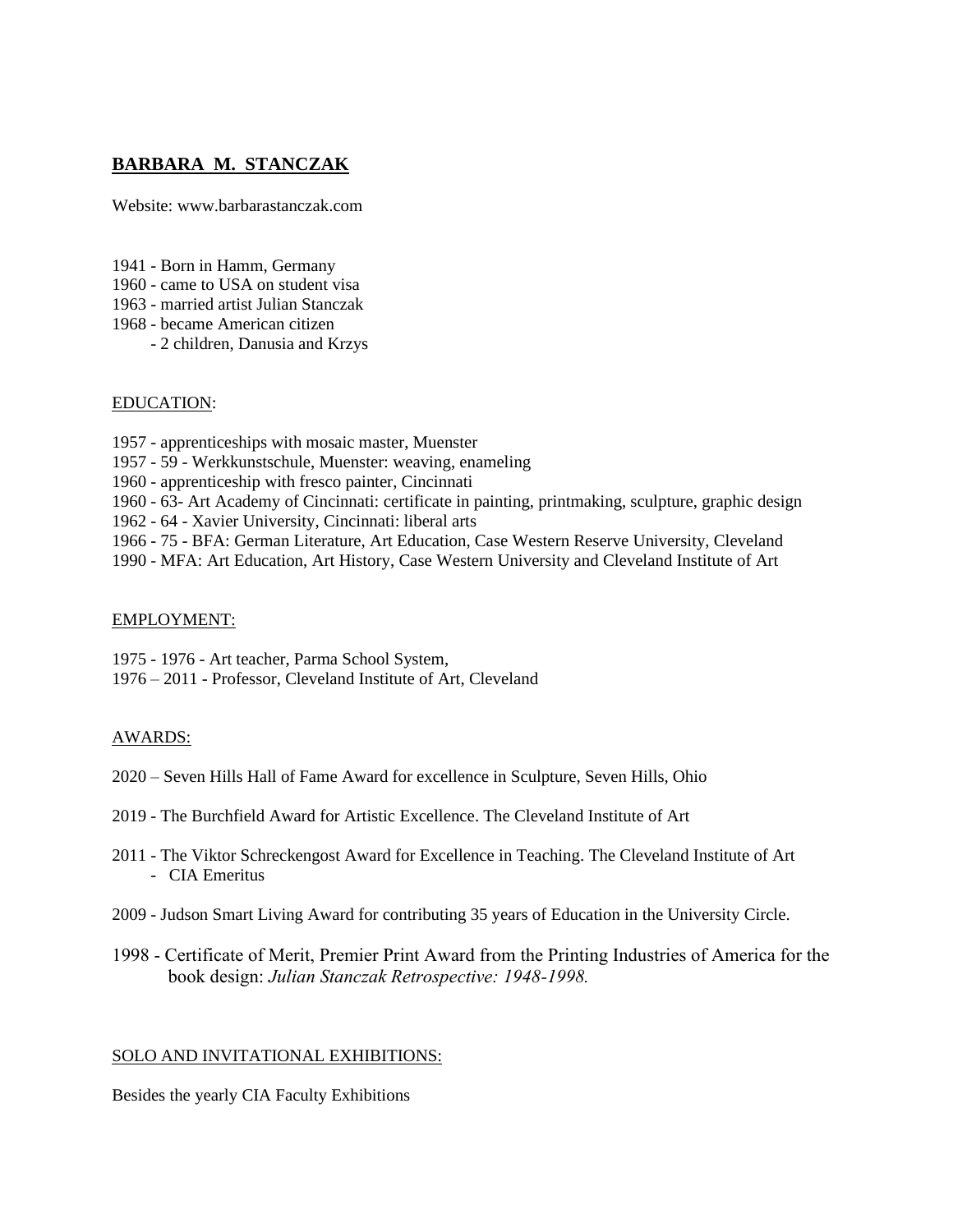2020 – planned one person retrospective exhibition at Wasmer Gallery, Ursuline College

2019 - *Full Spectrum, Julian Stanczak paintings, drawings & prints; Barbara Stanczak wood & stone sculptures.* Fort Wayne Museum of Art, Fort Wayne, Indiana

- *Sculpture from the Collection,* group show, Anderson Gallery, Buffalo, NY

2018 - *Transcendence, Julian Stanczak's Prints, Barbara Stanczak's stone carvings,* Stanton-Harris Gallery, Cleveland, Ohio

 *Harmonic Duality – Wood Sculptures by Barbara Stanczak and Paintings by Julian Stanczak*, The Bonfoey Gallery, Cleveland, Ohio

- 2016 *Organic Forms & Pulsating Lines,* works of Barbara and Julian Stanczak, Mercyhurst University, Cunnings Art Gallery, Erie, Pa
- 2015 *Color & Form* Julian and Barbara Stanczak*,* The Bonfoey Gallery, Cleveland, Ohio
- 2014 **-** *The Given and the Imagined in the Art of Barbara Stanczak*, Kelvin Smith Library, Case Western Reserve University, Cleveland
- 2013 *26th.Annual International Exhibition: Julian & Barbara Stanczak*, prints and sculptures, Harris Stanton Gallery, Akron
- 2012 *Barbara Stanczak: Form + Response, One- person Retrospective* exhibition, Reinberger Galleries, The Cleveland Institute of Art, Cleveland, Ohio
	- *Color - Form – Action,* Barbara Stanczak, Sculptures and Photographs, Beachwood Community Center, Beachwood, Ohio
- 2011 *Barbara Stanczak: Director's Choice,* One-person exhibition, The Canton Museum of Art, Canton, Ohio
	- *21st. Century Expressions of the Second Sex,* Convivium 33 Gallery, Cleveland
- 2007 *- Parallel Paths – Singular Quest: The Art of Julian & Barbara Stanczak,* Cleveland Artist Foundation, Beck Center for the Arts, Lakewood. Ohio
- 2006 *Barbara Stanczak: Reflections on Nature,* Botanical Gardens, Cleveland
	- *Intersecting Pathways: Julian & Barbara Stanczak***:** University of Wisconsin at Madison. Madison, Wisconsin
	- *Media Mixer: Sculpture from the Collection,* Group show, UB Anderson Gallery, University of Buffalo, NY.
	- *<i>On a Pedestal,*  $2^{nd}$  *juried show of Ohio Sculpture,* The Sculpture Center, Cleveland
- 2005 *Water,* Elevation Art, Cleveland, Ohio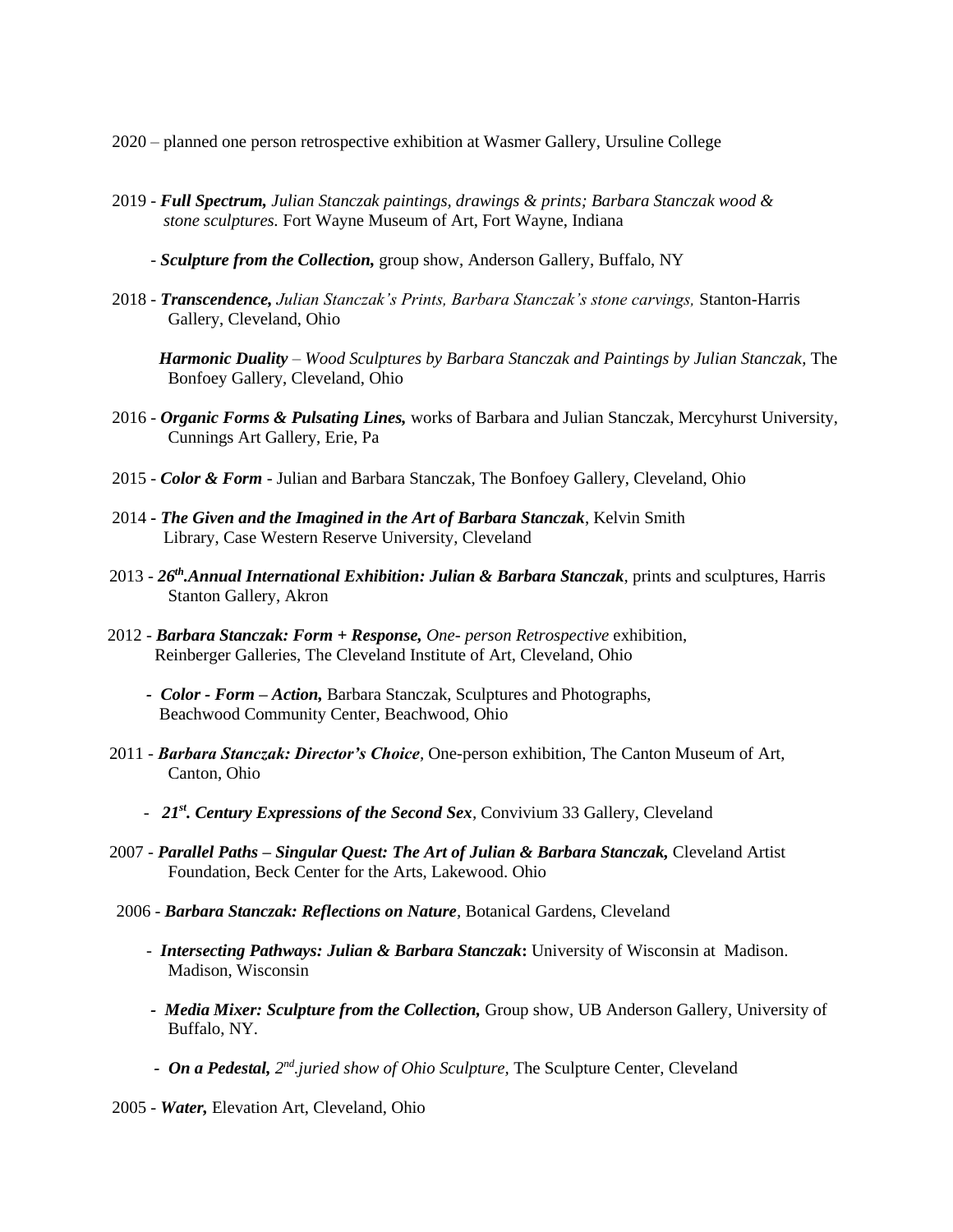*- On a Pedestal***,** 1st. juried show of Ohio Sculpture, Sculpture Center, Cleveland

- 2004 **-** *From Nature to Art***,** *Barbara Stanczak: Wood and Stone Carvings*, Nature Realm, Bath, Ohio
	- *Barbara Stanczak: Carvings,* Studio Sangha, Cleveland, Ohio
- 2003 *Barbara Stanczak: Photographs from the Metro Park System***,** Sieberling Nature Realm, Bath, Ohio
- 2002 *Intuitive Parallels - Retrospective Barbara Stanczak:,* Butler Institute of Art, Salem
- 2000 *Barbara Stanczak: Homage to Nature,* The Pearl Conrad Gallery, Ohio State University. Mansfield, Ohio
- 1999 *The Cleveland Clinic presents the Cleveland Institute of Art,* Cleveland Clinic,
- 1998 *Artist Educators – Five Artists Exhibition,* Great Northern Corporate Center, North Olmstead, OH
- 1997 *Responses to Nature – Responses to Art***:** *Julian & Barbara Stanczak,* Cleveland Botanical Gardens,
- 1995 *Action – Reaction: Julian & Barbara Stanczak***,** Lakeland Community College for Fine and Performing Art, Lakeland, OH.
- 1994 *Barbara Stanczak – Recent Paintings, Sculptures and Reliefs,* Cleveland Intown Club,
- *1993 - The Nature of Color & the Color of Nature, The Greater Cleveland Garden Center,*
- 1992 *- Barbara & Julian Stanczak, Wasmer Gallery, Ursuline College, Pepper Pike*
	- *Off the Wall, Cleveland for Contemporary Art, Cleveland*
- 1991 *Art on the Block,* The Cleveland Center for Contemporary Art, Cleveland
- 1990 *Master's Degree Thesis Exhibition,* Case Western Reserve University,
	- *Cut outs,* CIA Women's Committee Fundraiser, McCullough Center, CIA
- 1989 *From A to ZIZI,* Cleveland Center for Contemporary Art,
- 1988/89 *Geometric Abstraction - A Cleveland Tradition,* Lausche Building, Cleveland
	- Mansfield Art Center, Mansfield, OH.
	- Lake Erie College, Painesville, Ohio
- 1988 *Geometry and More,* Great Northern Corporate Art Gallery, North Olmstead,
	- *Cleveland Artists,* Cleveland Clinic Display, Cleveland